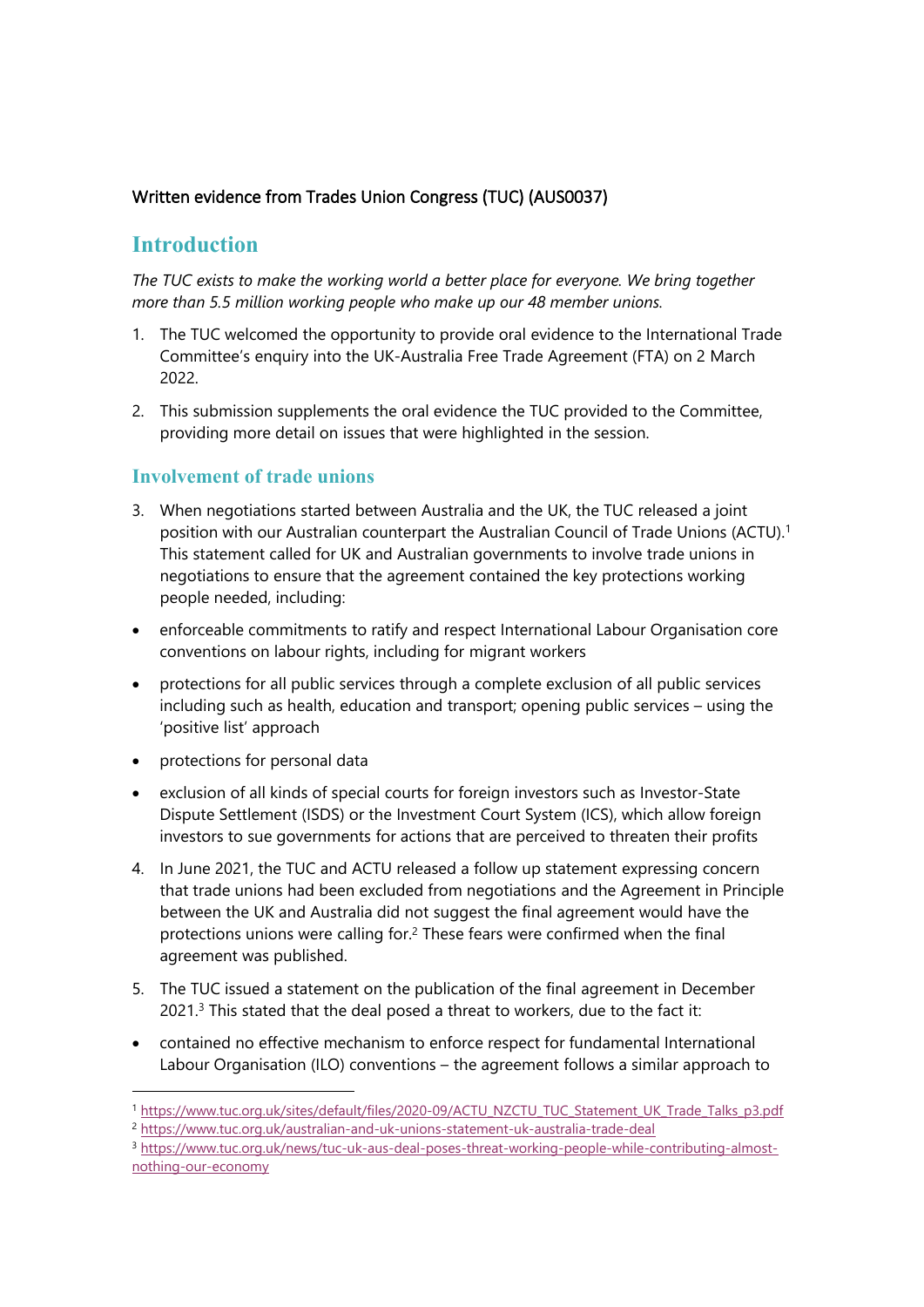the Comprehensive and Progressive Transpacific Partnership (CPTPP) which has been condemned by trade union internationally for being ineffective to use in practice<sup>4</sup>

- contained no protections for migrant workers' rights in the mobility provisions
- contained commitments to liberalise cross-border flows of data which could mean regulations to protect personal data from abuse and being used in a discriminatory way would have to be removed
- contained inadequate exemptions for public services using the 'negative list' approach – which could lock part-privatised services into privatisation
- 6. The TUC calls on the government to meaningfully consult trade unions on all its ongoing trade negotiations to ensure that they contain the protections working people need.

## **Gender**

- 7. The TUC believes it is crucial for trade agreements to prevent gender discrimination, promote decent jobs for women and protect quality public services. It is crucial for trade unions to be involved in negotiations to ensure these outcomes.
- 8. The TUC is concerned that the commitments to gender equality in the UK-Australia trade deal will not be effective in promoting gender equality as they are not accompanied by effective enforcement mechanisms. Furthermore, the fact the Labour chapter of the agreement does not require Parties to ratify and respect all the fundamental ILO conventions means that Parties are not required to ratify and uphold convention 111 on non-discrimination which is central to addressing gender inequalities. As noted above, the TUC is also concerned the UK-Australia FTA does not contain adequate exemptions for public services as it takes a negative list approach. This means part-privatised services could be locked into privatisation. This will particularly negatively impact on women as they are disproportionately likely to be caregivers relying on public services.
- 9. The failure to involve trade unions in UK-Australia negotiations meant that trade unions were not able to advise the government on how the tariff offers and other provisions in the agreement would affect women workers.
- 10. The TUC is concerned that a number of trade agreements and trade arrangements negotiated without trade union involvement have increased gender inequalities. For example, the North America Free Trade Agreement signed in 1993 displaced women from stable jobs with good conditions in the manufacturing sector in the US. The agreement also displaced women from stable jobs in agriculture in Mexico. The European Parliament reports that poverty increased in female headed households by 50 per cent between 1992 - 2000.<sup>5</sup>
- 11. Furthermore, it is well documented that tariff-free areas that have been established in a number of countries to process exports (Export Processing Zones) are sites where

<sup>4</sup> [https://www.ituc-csi.org/IMG/pdf/trans\\_pacific.pdf](https://www.ituc-csi.org/IMG/pdf/trans_pacific.pdf)

<sup>5</sup> [https://www.europarl.europa.eu/RegData/etudes/STUD/2016/571388/IPOL\\_STU\(2016\)571388\\_EN.pdf](https://www.europarl.europa.eu/RegData/etudes/STUD/2016/571388/IPOL_STU(2016)571388_EN.pdf)